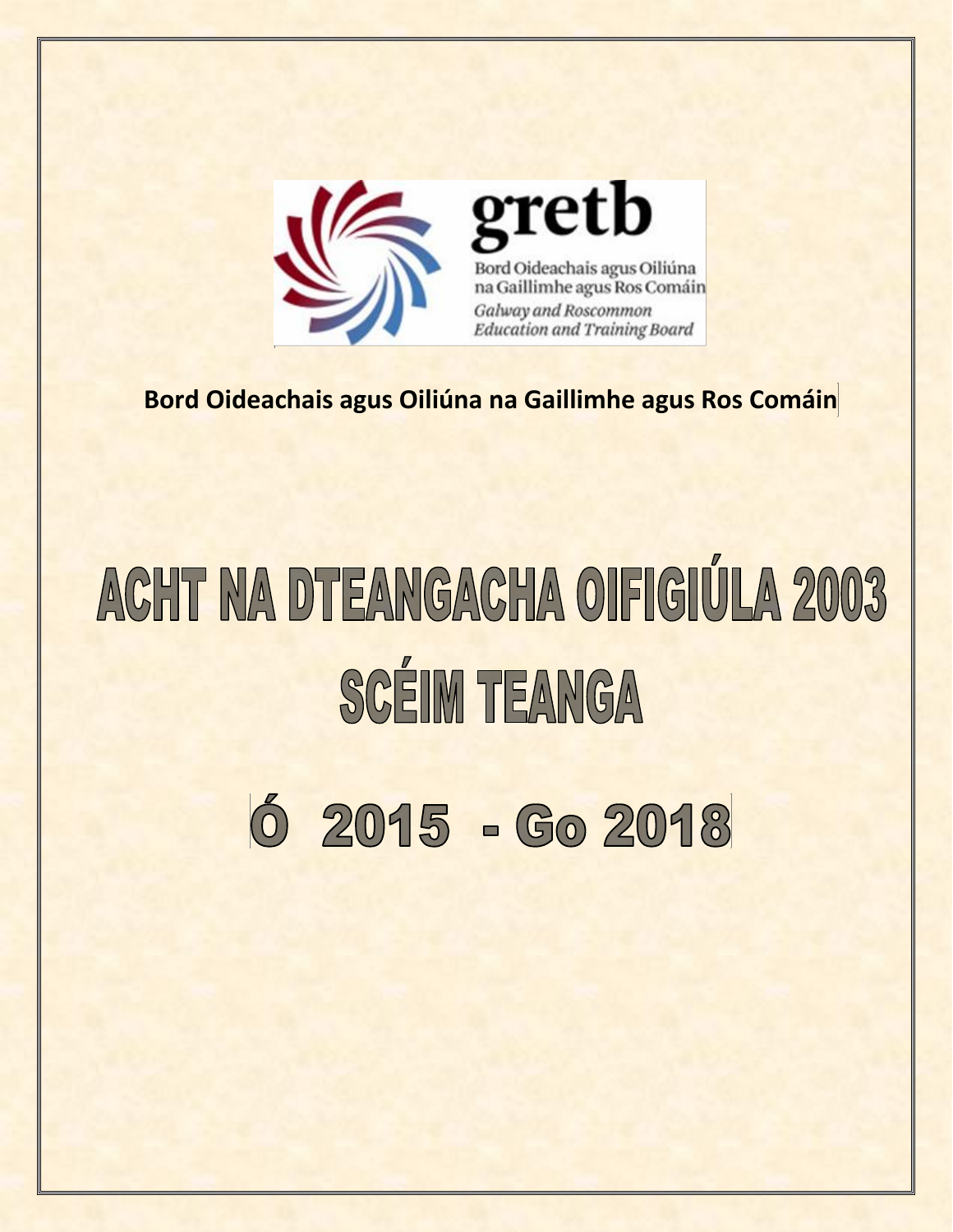# Clár

| Caibidil 2: Léargas Ginearálta ar Bhord Oideachais agus Oiliúna na Gaillimhe agus |  |
|-----------------------------------------------------------------------------------|--|
| 2.2                                                                               |  |
| 2.3                                                                               |  |
|                                                                                   |  |
| 2.4                                                                               |  |
| Caibidil 3: Sonraí Seirbhísí ar fáil i mBéarla amháin nó go dátheangach5          |  |
|                                                                                   |  |
| Caibidil 5: Ag Feabhsú Soláthar Seirbhísí i nGaeilge sa Ghaeltacht10              |  |
|                                                                                   |  |
|                                                                                   |  |
|                                                                                   |  |
|                                                                                   |  |
|                                                                                   |  |
|                                                                                   |  |
|                                                                                   |  |
|                                                                                   |  |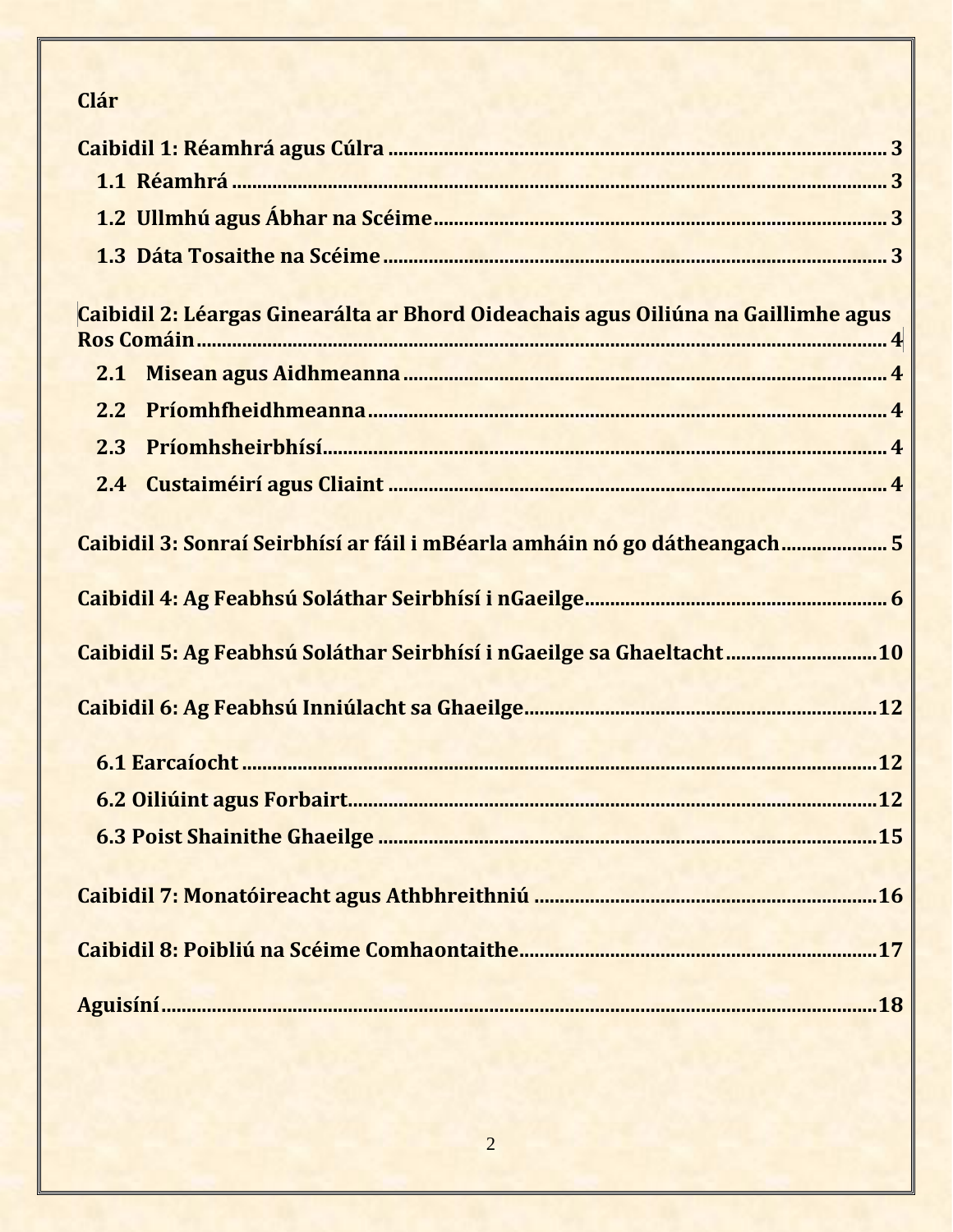## <span id="page-2-0"></span>**Caibidil 1: Réamhrá agus Cúlra**

### <span id="page-2-1"></span>**1.1 Réamhrá**

Forálann Acht na dTeangacha Oifigiúla 2003 d'ullmhú scéim teanga ag comhlachtaí poiblí ag tabhairt mionsonraí faoi na seirbhísí a sholathróidh siad

- **•** trí mheán na Gaeilge;
- **•** trí mheán an Bhéarla; agus
- **trí mheán na Gaeilge agus an Bhéarla**

agus na bearta a ghlacfar lena chinntiú go ndéanfar aon seirbhís nach bhfuil an comhlacht ag soláthar trí mheán na Gaeilge a sholáthar laistigh de fhráma ama comhaontaithe.

De réir alt 14(3) den Acht, fanann scéimeanna teanga i bhfeidhm ar feadh tréimhse 3 bliana nó go dtí go mbeidh scéim nua daingnithe, cibé acu is déanaí, ag an Aire Ealaíon, Oidhreachta agus Gaeltachta.

### <span id="page-2-2"></span>**1.2 Ullmhú agus Ábhar na Scéime**

Tá aird mar is cuí tugtha ar na Treoirlínte a d'eisigh an Roinn Ealaíon, Oidhreachta agus Gaeltachta agus an scéim seo á hullmhú. Ina theannta sin, tugadh faoi phróiseas cuimsitheach comhairliúcháin leis na páirtithe leasmhara uile.

Tá Bord Oideachais agus Oiliúna na Gaillimhe agus Ros Comáin á threorú ag an bprionsabal gur cheart go mbeadh soláthar seirbhísí Gaeilge bunaithe ar

- an leibhéal bunúsach éilimh ar sheirbhísí ar leith i nGaeilge;
- an tábhacht a bhaineann le cur chuige réamhghníomhach i soláthar seirbhísí dá leithéid, agus
- acmhainní, lena n-áirítear acmhainní daonna agus airgeadais, agus cumas an chomhlachta an cumas riachtanach teanga a fhorbairt nó a rochtain.

Comhlánaíonn an scéim seo prionsabail a bhaineann le Seirbhís ar Ardchaighdeán do Chustaiméirí agus ár gCairt Chustaiméirí. Tá sí curtha le chéile leis an aidhm go gcomhlíonfaí gach oibleagáid ábhartha faoi Acht na dTeangacha Oifigiúla atá ar Bhord Oideachais agus Oiliúna na Gaillimhe agus Ros Comáin ar bhonn céimnithe, tríd an scéim seo agus trí scéimeanna amach anseo.

Tuigtear agus aithnítear an t-am agus an iarracht a chuireann gach duine a bhfuil baint acu leis an bpróiseas seo isteach ann.

### <span id="page-2-3"></span>**1.3 Dáta Tosaithe na Scéime**

<span id="page-2-4"></span>Tá an Scéim daingnithe ar an **09/02/2015** ag an Aire Ealaíon, Oidhreachta agus Gaeltachta. Tosaíonn sí le héifeacht ón dáta seo agus beidh sí i bhfeidhm ar feadh tréimhse 3 bliana nó go dtí go mbeidh scéim eile daingnithe, cibé acu is déanaí.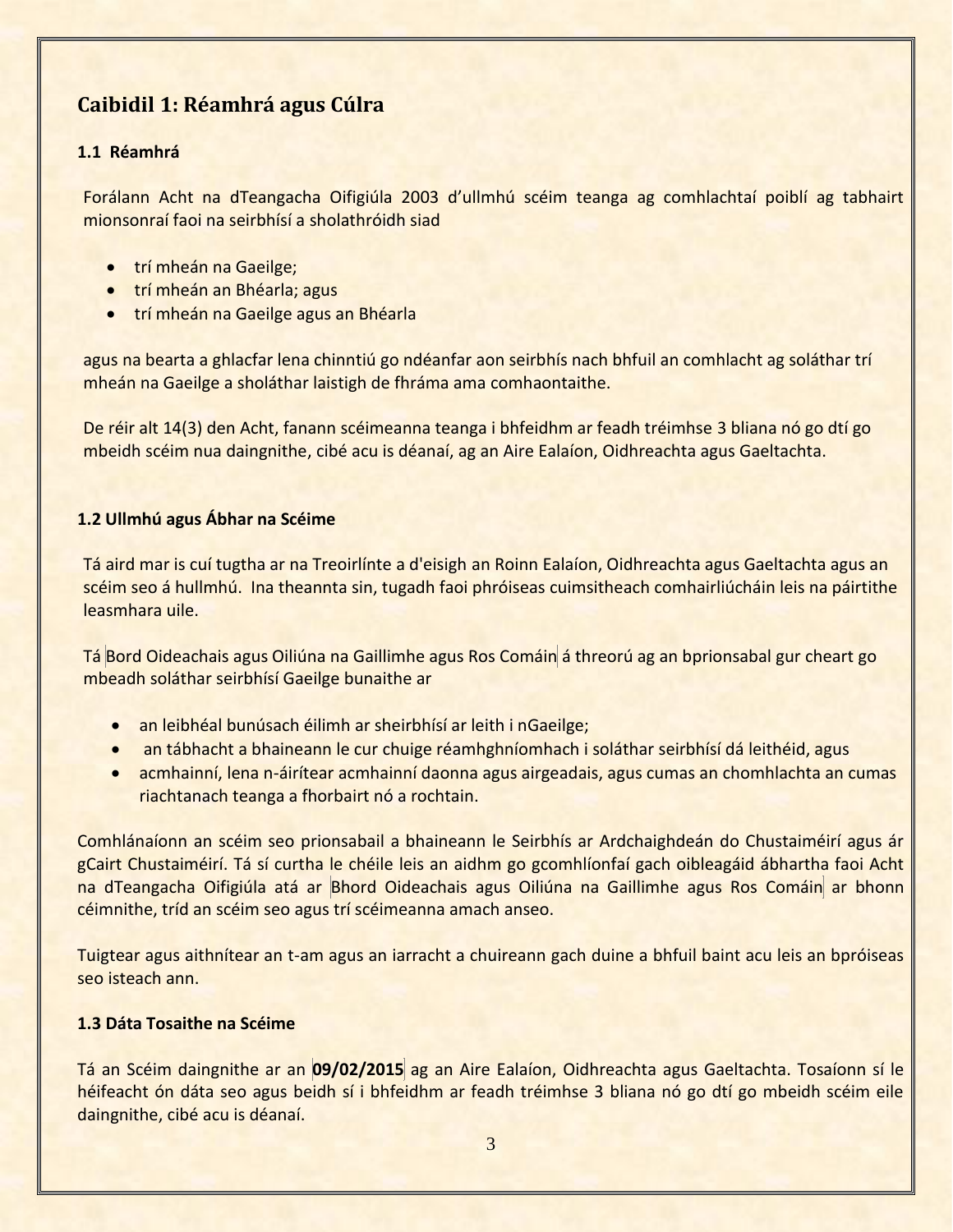## **Caibidil 2: Léargas Ginearálta ar Bhord Oideachais agus Oiliúna na Gaillimhe agus Ros Comáin**

## <span id="page-3-0"></span>**2.1 Misean agus Aidhmeanna**

Is é misean Bhord Oideachais agus Oiliúna na Gaillimhe agus Ros Comáin, i gcomhar le gníomhaireachtaí eile oideachais agus comhlachtaí forbartha pobail, comharsanachtaí foghlama a chruthú agus a chur chun cinn i gContaetha na Gaillimhe agus Ros Comáin, le go mbeidh rochtain ag gach duine a chónaíonn i gContaetha na Gaillimhe agus Ros Comáin ar an oideachas agus ar an oiliúint is gá dá gcuid riachtanas pearsanta, sóisialta, cultúrtha, geilleagrach agus sibhialta.

## <span id="page-3-1"></span>**2.2 Príomhfheidhmeanna**

Is comhlacht reachtúil é Bord Oideachais agus Oiliúna na Gaillimhe agus Ros Comáin ('an Bord'), le freagrachtaí forleathana as seachadadh oideachais agus oiliúna i scoileanna dara leibhéal, i gcoláistí breisoideachais agus in ionaid aitheanta oideachais (scéimeanna litearthachta agus oideachas aosach) i gContaetha na Gaillimhe agus Ros Comáin. Sa todhchaí, beidh ról ag an mBord san earnáil bunoideachais (Scoileanna Pobail Náisiúnta). Is é an Bord an áisíneacht stáit ar a dtiteann an fhreagracht an t-ionad oiliúna SOLAS( FÁS roimhe seo ) i Mervue, Gaillimh, a riaradh.

## <span id="page-3-2"></span>**2.3 Príomhsheirbhísí**

Bunaíonn agus coinníonn Bord Oideachais agus Oiliúna na Gaillimhe agus Ros Comáin scoileanna agus ionaid aitheanta oideachais, agus pleanálann, soláthraíonn, comhordaíonn agus athbhreithníonn an Bord soláthar an oideachais agus na hoiliúna laistigh dá chuid limistéar seirbhíse. Tá de dhualgas ar an mBord freisin (faoi threoir ón Aire Oideachais agus Scileanna) seirbhísí tacaíochta a chur ar fáil do sholáthraithe eile oideachais agus oiliúna. Tharlódh go soláthrófaí na tacaíochtaí seo i gcomhthéacs tionscadal caipitil agus talún, acmhainní daonna, seirbhísí airgeadais, seirbhísí dlí, Teicneolaíoocht Faisnéise agus Cumarsáide (TFC) agus rialachas corparáideach .

## <span id="page-3-3"></span>**2.4 Custaiméirí agus Cliaint**

Pobail uile Chontaetha na Gaillimhe agus Ros Comáin;

Mic léinn, tuismitheoirí/caomhnóirí a chomhdhéanann pobail/comharsanachtaí foghlama ár scoileanna iarbhunoideachais ar fad, ár n-ionaid aitheanta oideachais agus gach seirbhís eile a sholáthraíonn Bord Oideachais agus Oiliúna na Gaillimhe agus Ros Comáin, lena n-áirítear seirbhísí breisoideachais agus oiliúna, seirbhísí oideachas pobail agus seirbhísí obair ógra;

<span id="page-3-4"></span>Ranna stáit/comhlachtaí leathstáit, gníomhaireachtaí deonacha, grúpaí pobail agus daoine aonair; agus Fostaithe Bhord Oideachais agus Oiliúna na Gaillimhe agus Ros Comáin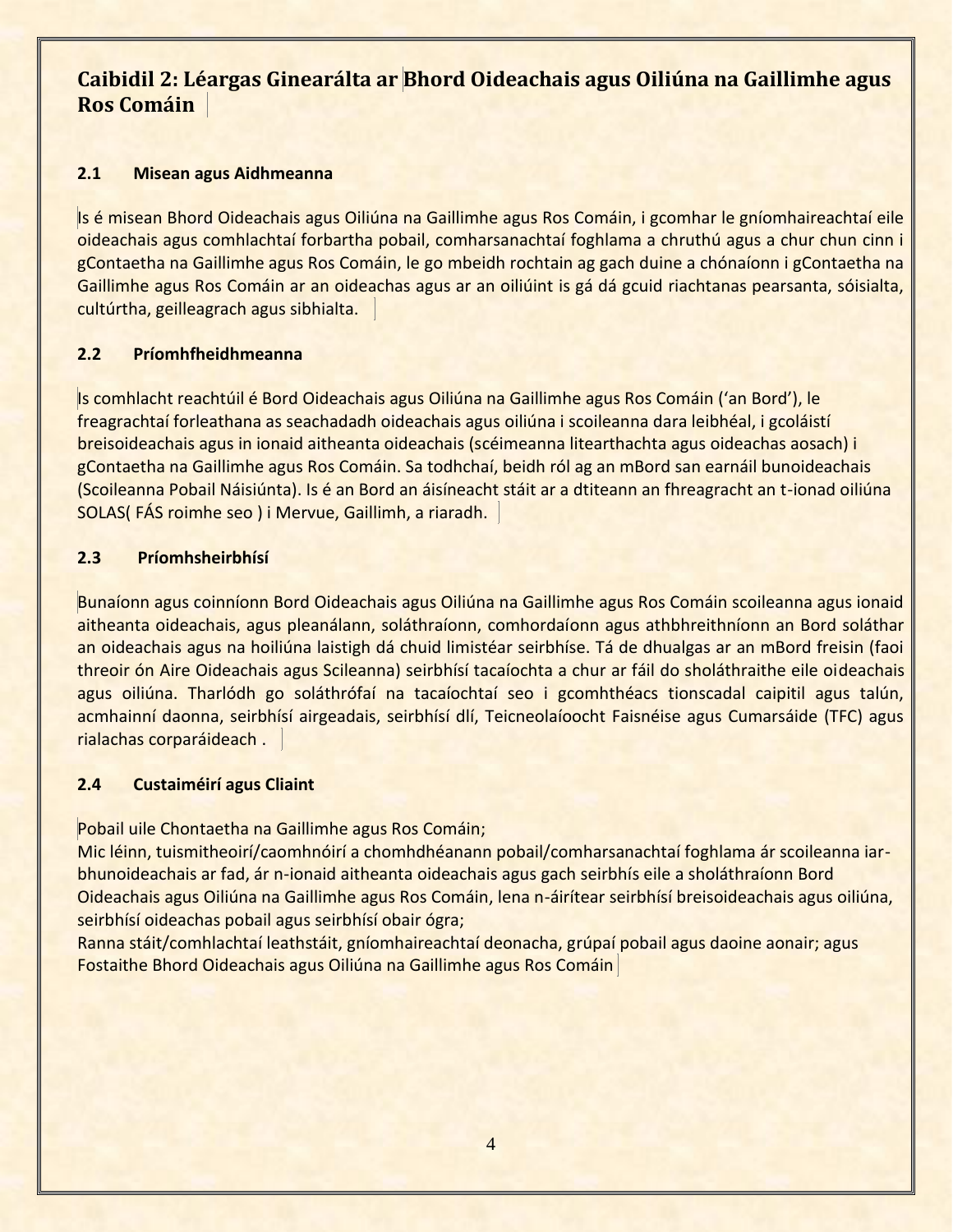# **Caibidil 3: Sonraí Seirbhísí ar fáil i mBéarla amháin nó go dátheangach**

Ní mór sonraí a thabhairt de na seirbhísí atá ar fáil faoi láthair i mBéarla amháin nó go dátheangach i nGaeilge agus i mBéarla, **ag cur seirbhísí sa Ghaeltacht san áireamh**.

| Soláthar Seirbhísí Ar Fáil Faoi Láthair                                                                                                                           |                                                                                                                                       |                                                                                                                                                                                                                                |  |
|-------------------------------------------------------------------------------------------------------------------------------------------------------------------|---------------------------------------------------------------------------------------------------------------------------------------|--------------------------------------------------------------------------------------------------------------------------------------------------------------------------------------------------------------------------------|--|
| Seirbhísí (Ginearálta)                                                                                                                                            | Seirbhísí i mBéarla amháin                                                                                                            | Béarla amháin nó go<br>dátheangach i nGaeilge agus i<br>mBéarla                                                                                                                                                                |  |
| Scoileanna iar-bhunoideachais                                                                                                                                     | Gach scoil i mBéarla, ach amháin<br>Coláiste na Coiribe agus Coláiste an<br>Eachréidh, dhá scoil iar-<br>bhunoideachais lán-Ghaeilge. |                                                                                                                                                                                                                                |  |
|                                                                                                                                                                   | Ionaid Ógtheagmhála, Scéim<br>Deiseanna Oiliúna Gairme, Ionaid<br>Litearthachta d'Aosaigh,                                            | Treoir san Oideachas Aosach;<br><b>Oideachas Pobail</b>                                                                                                                                                                        |  |
| Ceanncheathrú Riaracháin, An<br>Coiléar Bán, Baile Átha an Rí                                                                                                     | , Rannóg Airgeadais                                                                                                                   | Rúnaí an<br>Phríomhfheidhmeannaigh;<br>Seirbhísí Corparáideacha;<br><b>Acmhainní Daonna;</b><br>Teicneolaíocht Faisnéise agus<br>Cumarsáide (TFC/ICT);<br>Seirbhísí Tacaíochta don<br>Bhord; Oifigeach Óige; Timire<br>Gaeilge |  |
| <b>Teach Oileáin, Gaillimh</b>                                                                                                                                    |                                                                                                                                       | Rannóg Foirgneamh                                                                                                                                                                                                              |  |
| Ionad Oiliúna an Bhoird, Páirc Gnó<br><b>Mervue</b>                                                                                                               |                                                                                                                                       | Seirbhísí Breisoideachais agus<br>Oiliúna                                                                                                                                                                                      |  |
| Fo-oifig an Bhoird, Ros Comáin                                                                                                                                    | Gach seirbhís i mBéarla                                                                                                               |                                                                                                                                                                                                                                |  |
| Seirbhísí ar fáil sa Ghaeltacht                                                                                                                                   |                                                                                                                                       | Béarla amháin nó go<br>dátheangach i nGaeilge agus i<br>mBéarla                                                                                                                                                                |  |
| I nGaeilge amháin: gach scoil iar-bhunoideachais; Ionad Ógtheagmhála,<br>Ionad Scéim Deiseanna Oiliúna Gairme (VTOS), Ionaid Litearthachta<br>d'Aosaigh; Breacadh |                                                                                                                                       | Ionad Oideachais Sheachtraigh<br>Cheapach na gCapall, An<br><b>Fhairche</b>                                                                                                                                                    |  |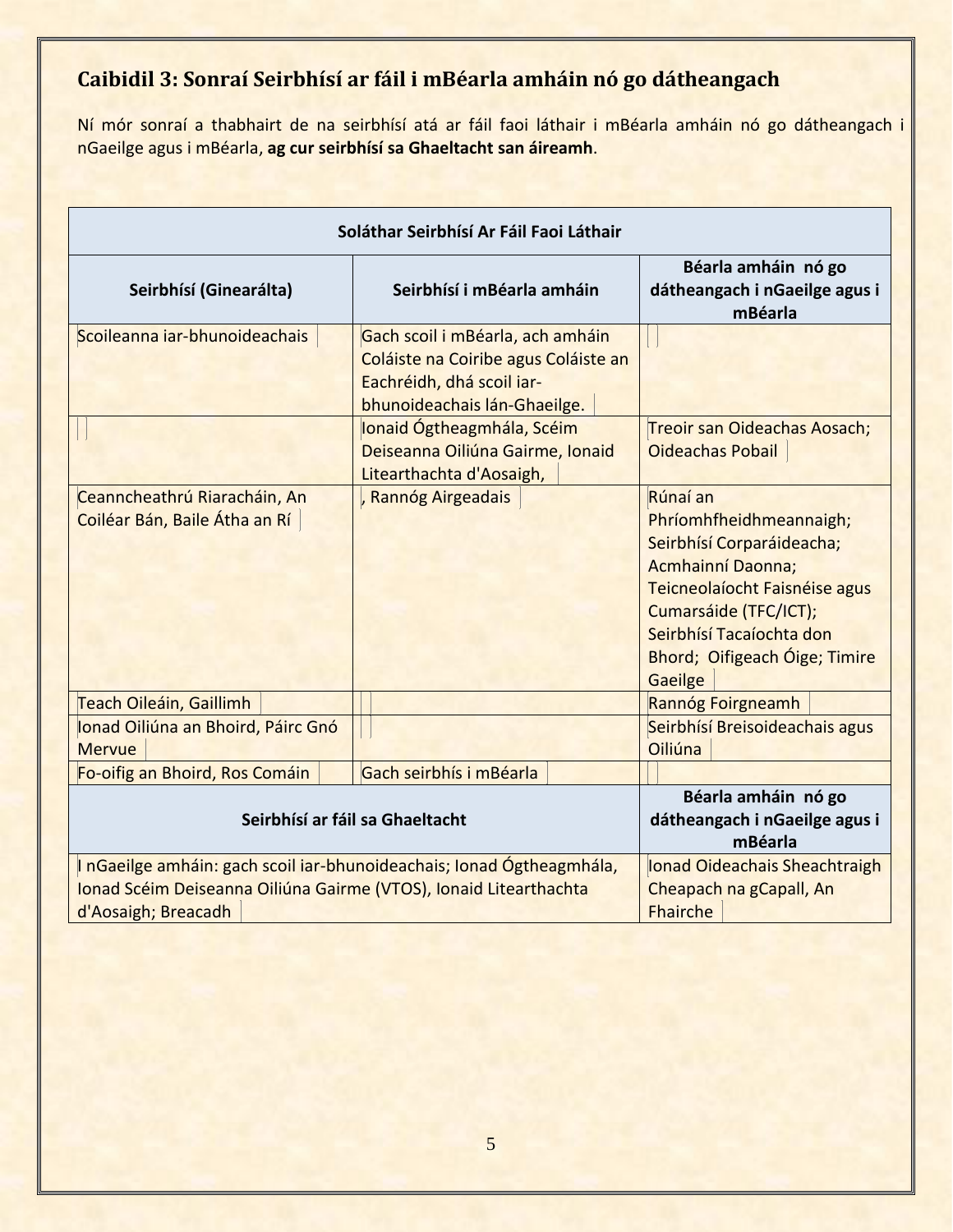# <span id="page-5-0"></span>**Caibidil 4: Ag Feabhsú Soláthar Seirbhísí i nGaeilge**

**Is riachtanais éigeantacha faoi Acht na dTeangacha Oifigiúla 2003 iad na forálacha i gcló liath atá le feiceáil sa tábla thíos.**

| Modh Cumarsáide leis an bPobal              |                                            | <b>Gealltanas</b>                                                                                                                                                                                                                                                                                                                                                                                                                                                                                                                                                                                                                                                                                                                                                                                                               |            |
|---------------------------------------------|--------------------------------------------|---------------------------------------------------------------------------------------------------------------------------------------------------------------------------------------------------------------------------------------------------------------------------------------------------------------------------------------------------------------------------------------------------------------------------------------------------------------------------------------------------------------------------------------------------------------------------------------------------------------------------------------------------------------------------------------------------------------------------------------------------------------------------------------------------------------------------------|------------|
| Fógraí<br>réamhthaifeadta ó<br><b>Bhéal</b> |                                            | Beidh na fógraí réamhthaifeadta seo a<br>leanas i nGaeilge nó dátheangach:<br>(a) Cuirfear fógraí taifeadta ó bhéal ar<br>fáil i nGaeilge nó go dátheangach ar an<br>nguthán nuair atá ár n-oifigí dúnta.<br>(b) Cuirfear fógraí taifeadta ó bhéal a<br>chraoltar ar chóras fógartha poiblí ar fáil<br>i nGaeilge nó go dátheangach.<br>(c) Cuirfear fógraí ó bhéal a chruthaítear<br>agus a chraoltar trí chóras<br>ríomhtheachtaireachta nó trí chóras<br>ríomhfhreagartha gutháin ar fáil i<br>nGaeilge nó go dátheangach.<br>Tabhair faoi deara gur fógairtí<br>'taifeadta' seachas fógairtí 'beo' a<br>bhaineann le hábhar anseo.<br>Sa chás go bhfuil Ordú Logainmneacha i<br>bhfeidhm, úsáidfear an leagan Gaeilge<br>den Logainm atá sonraithe san Ordú sin<br>i bhfógraí taifeadta ó bhéal a dhéanann<br>nó ar a shon. | Éigeantach |
| Cumarsáid i<br><b>Scríbhinn</b>             | <b>Litreacha agus Post</b><br>leictreonach | Tabharfar freagra ar an gcumarsáid<br>scríofa uile sa teanga oifigiúil ina<br>bhfuarthas í.                                                                                                                                                                                                                                                                                                                                                                                                                                                                                                                                                                                                                                                                                                                                     | Éigeantach |
|                                             | <b>Stáiseanóireacht</b>                    | Ceannteidil ar stáiseanóireacht áirithe<br>ar a n-áirítear nóta-pháipéar, duillíní<br>dea-mhéine, leatháin chlúdaigh facs,<br>clúdaigh comhad agus fillteáin eile,<br>lipéid agus clúdaigh litreach a chur ar<br>fáil i nGaeilge nó go dátheangach.                                                                                                                                                                                                                                                                                                                                                                                                                                                                                                                                                                             | Éigeantach |
| Comharthaí                                  | <b>Comharthaí</b>                          | Ní mór an chomharthaíocht uilig a<br>chuireann Bord Oideachais agus Oiliúna<br>na Gaillimhe agus Ros Comáin in airde<br>nó a chuirtear in airde thar a cheann a                                                                                                                                                                                                                                                                                                                                                                                                                                                                                                                                                                                                                                                                 | Éigeantach |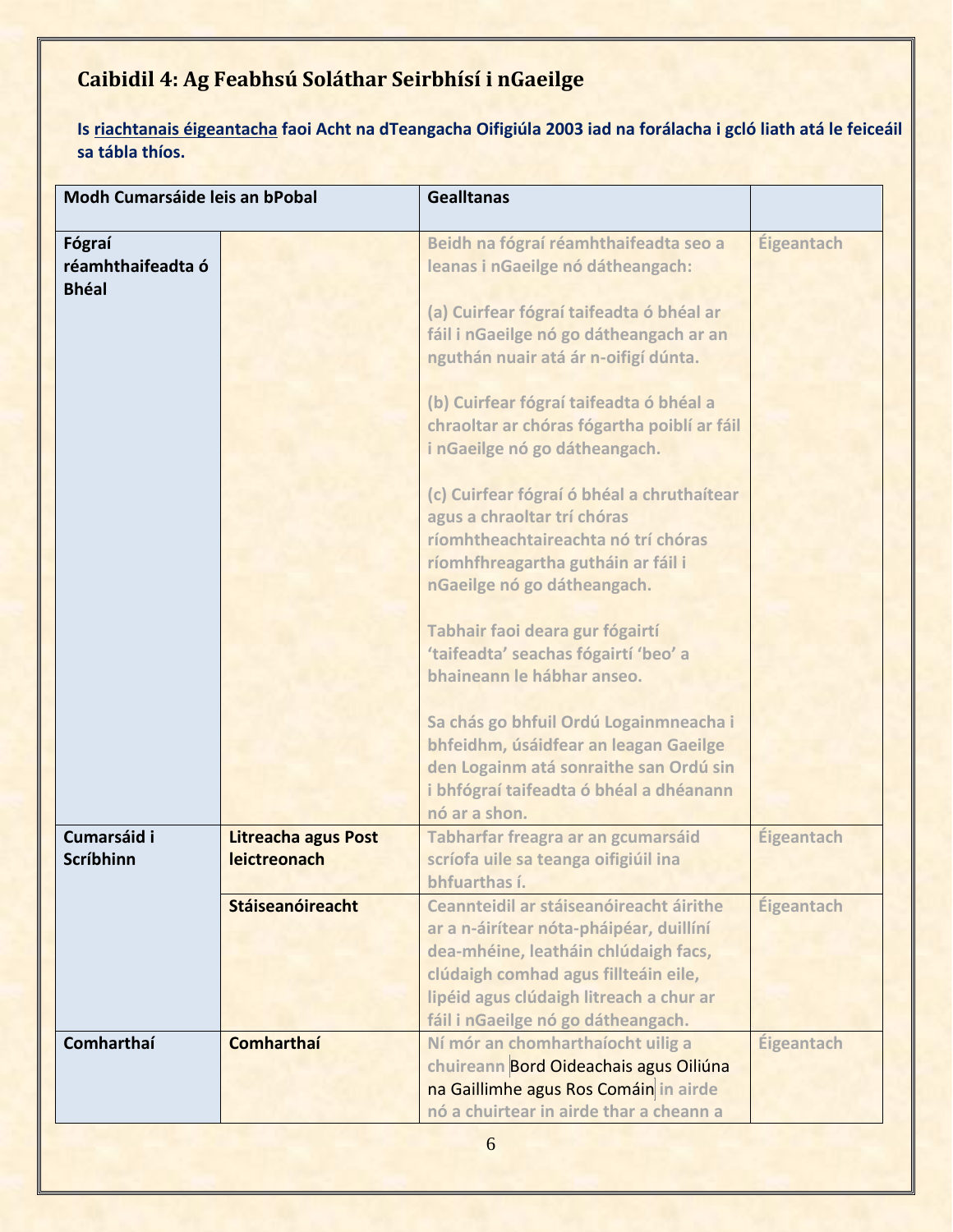|                      |                               | bheith i nGaeilge nó dátheangach, faoi<br>réir na rialachán (I.R. Uimh 391/2008).                                                                                                                                                                                                                                              |                   |
|----------------------|-------------------------------|--------------------------------------------------------------------------------------------------------------------------------------------------------------------------------------------------------------------------------------------------------------------------------------------------------------------------------|-------------------|
| Foilseacháin         | <b>Foilseacháin</b>           | Foilseofar cáipéisí ina leagtar amach<br>tograí polasaí poiblí, cuntais iniúchta nó<br>ráitis airgeadais, tuarascálacha bliantúla<br>agus ráitis straitéise i nGaeilge agus i<br>mBéarla ag an am céanna.                                                                                                                      | Éigeantach        |
|                      | <b>Ciorcláin / Cora Poist</b> | I gcás ina ndéanfaidh comhlacht poiblí<br>cumarsáid i scríbhinn nó leis an bpost<br>leictreonach leis an bpobal i gcoitinne<br>nó le haicme den phobal i gcoitinne<br>chun faisnéis a thabhairt don phobal nó<br>don aicme, cinnteoidh an comhlacht gur<br>i nGaeilge, nó i mBéarla agus i nGaeilge,<br>a bheidh an chumarsáid | <b>Éigeantach</b> |
| <b>An Ghaeltacht</b> | Logainmneacha<br>Gaeltachta   | <b>Bainfear úsáid as Logainmneacha</b><br>Oifigiúla na gCeantar Gaeltachta i ngnó<br>oifigiúla                                                                                                                                                                                                                                 | Éigeantach        |

Féach ar an lámhleabhar leis seo i gcomhair liosta gníomhartha molta faoi gach seirbhís.

| Modh Cumarsáide leis an bPobal |                           | <b>Gealltanas</b>                                                                                                                                                                                                                                                                                                                                                                  | <b>Amlíne</b><br>Laistigh de<br>Bl.1/Bl.2/Bl.3 |
|--------------------------------|---------------------------|------------------------------------------------------------------------------------------------------------------------------------------------------------------------------------------------------------------------------------------------------------------------------------------------------------------------------------------------------------------------------------|------------------------------------------------|
| <b>Cumarsáid ó Bhéal</b>       | <b>Fáiltiú</b>            | Beannófar roimh chustaiméirí i dtosach<br>báire i nGaeilge agus ansin i<br>mBéarla. Beidh seirbhís trí mheán na<br>Gaeilge ar fáil ó na rannóga seo a<br>leanas: Gach rannóg ag ceanncheathrú<br><b>GRETB, i mBaile Átha an Rí; an Roinn</b><br>Foirgneamh ag Teach Oileáin, Gaillimh;<br>agus an t-ionad oiliúna agus<br>breisoideachais i bPáirc Gnó Mervue,<br>Mervue, Gaillimh | Faoi dheireadh<br>chéad bhliain na<br>scéime   |
|                                | Seirbhís Duine le         | Cuirfear liosta chun dáta ar fáil de bhaill                                                                                                                                                                                                                                                                                                                                        | Laistigh de                                    |
|                                | <b>Duine/Chuntair</b>     | foirne atá in ann seirbhís a<br>chur ar fáil i nGaeilge.                                                                                                                                                                                                                                                                                                                           | chéad bhliain na<br>scéime                     |
|                                | Lasc-chlár                | Tabharfaidh foireann an lasc-chláir<br>ainm an chomhlachta phoiblí i<br>nGaeilge agus i mBéarla.                                                                                                                                                                                                                                                                                   | Go leanúnach                                   |
|                                | <b>Cumarsáid ghutháin</b> | Cuirfidh baill foirne dátheangacha                                                                                                                                                                                                                                                                                                                                                 | Go leanúnach                                   |
|                                | leis an bpobal            | custaiméirí ar an eolas go bhfuil<br>siad sásta gnó a dhéanamh trí Ghaeilge<br>má theastaíonn.                                                                                                                                                                                                                                                                                     |                                                |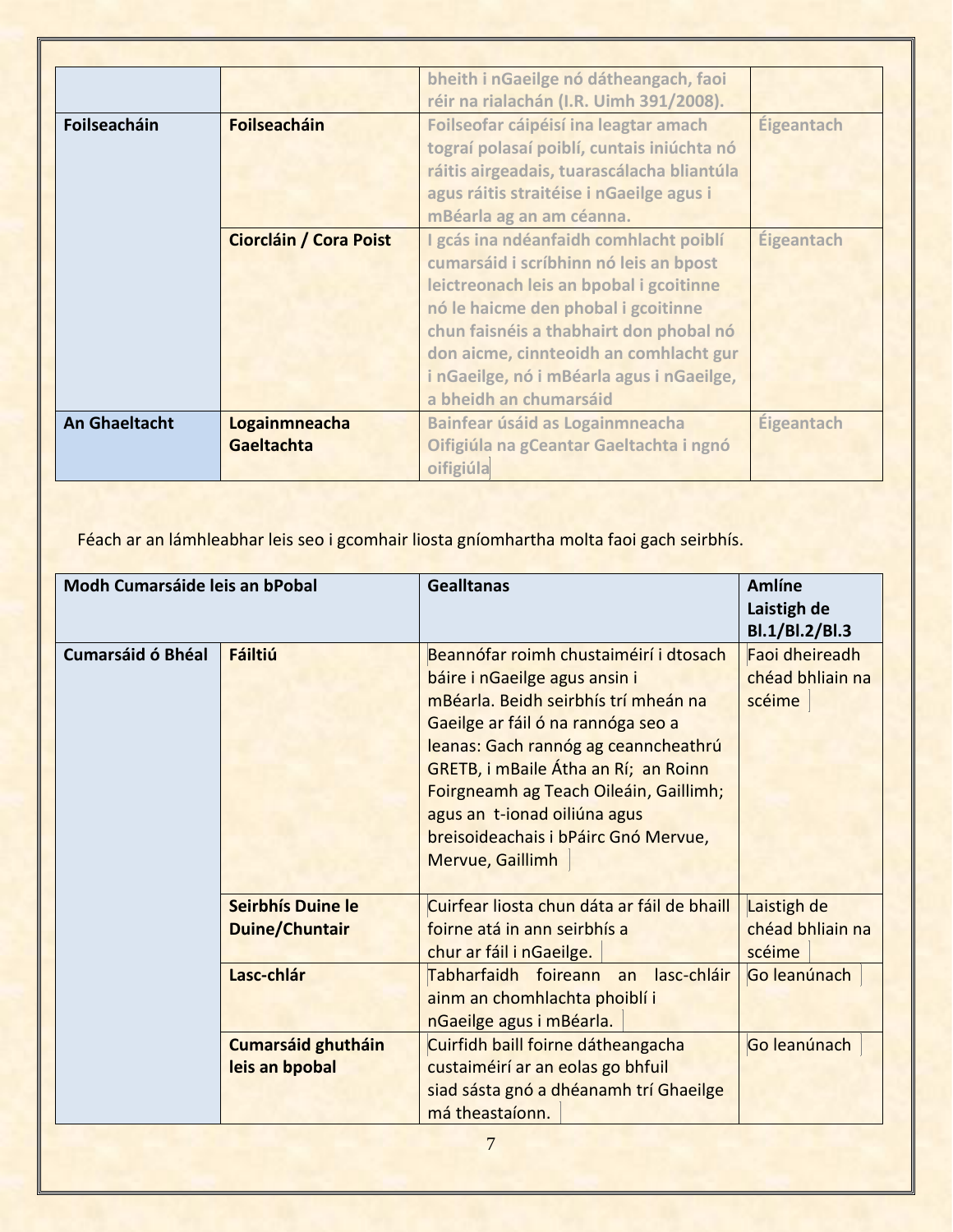|                          | Fógraí                          | <b>Beidh beannuithe pearsanta</b>                     | Cuirfear i       |
|--------------------------|---------------------------------|-------------------------------------------------------|------------------|
|                          | réamhthaifeadta ó               | réamhthaifeadta gutháin na mball                      | bhfeidhm faoi    |
|                          | <b>Bhéal</b>                    | foirne i bhfoirm dhátheangach.                        | dheireadh        |
|                          |                                 |                                                       | chéad bhliain na |
|                          |                                 |                                                       | scéime           |
|                          | <b>Fógraí Beo</b>               | Beidh 20% d'fhógraí beo dátheangach.                  | Go leanúnach     |
| <b>Cumarsáid Scríofa</b> | <b>Bileoga Eolais/Bróisiúir</b> | Beidh leagan dátheangach nó Gaeilge                   | Faoi dheireadh   |
|                          |                                 | ar fáil de na bileoga eolais agus                     | na chéad scéime  |
|                          |                                 | na bróisiúir is mó a úsáidtear.                       |                  |
|                          | <b>Foirmeacha Iarratais</b>     | Beidh leagan dátheangach nó Gaeilge                   | Go leanúnach     |
|                          |                                 | ar fáil de na foirmeacha                              |                  |
|                          |                                 | jarratais is mó a úsáidtear.                          |                  |
|                          | <b>Eile</b>                     | Beidh gach foirm nua iarratais ar fáil i              | Óna ndáta        |
|                          |                                 | nGaeilge nó go dátheangach.                           | foilsithe        |
| Na Meáin                 | Preaseisiúintí                  | Eiseofar gach preasráiteas go                         | Go leanúnach     |
|                          |                                 | dátheangach chuig na meáin agus                       |                  |
|                          |                                 | é mar aidhm go n-eiseofar an t-ábhar                  |                  |
|                          |                                 | seo go comhuaineach.                                  |                  |
|                          | Urlabhraithe na Meán            | Beidh urlabhraí/urlabhraithe Gaeilge ar               | Go leanúnach     |
|                          |                                 | fáil i gcomhair agallamh leis                         |                  |
|                          |                                 | na meáin Ghaeilge.                                    |                  |
|                          | Óráidí                          | Beidh 10% d'ábhar Gaeilge in óráidí                   | Go leanúnach     |
|                          |                                 | Béarla. Bheifí ag súil anseo go                       |                  |
|                          |                                 | gcuimseofaí beannachtaí tosaigh agus                  |                  |
|                          |                                 | deiridh óráide mar aon le tagairtí thall              |                  |
|                          |                                 | is abhus i nGaeilge d'ábhar agus/nó                   |                  |
|                          |                                 | d'ócáid na hóráide, ar a laghad.                      |                  |
|                          | <b>Eile</b>                     | Beidh gach óráid a bhaineann le hócáid                | Go leanúnach     |
|                          |                                 | Ghaeltachta/sa Ghaeltacht go hiomlán i                |                  |
|                          |                                 | nGaeilge                                              |                  |
|                          | Ríomhphoist                     | Foilseoimid seoladh ríomhphoist ar                    | Faoi dheireadh   |
|                          |                                 | leith i gcomhair ceisteanna i nGaeilge ar             | chéad bhlain na  |
|                          |                                 | shuíomh/suímh gréasáin an                             | scéime           |
|                          |                                 | chomhlachta phoiblí.                                  |                  |
|                          |                                 | Beidh gnáth-theachtaireachtaí                         |                  |
|                          |                                 | ríomhphoist - séanadh mar shampla -                   |                  |
|                          |                                 | dátheangach.                                          |                  |
| <b>Teicneolaíocht</b>    | Suíomhanna Gréasáin             | Beidh an t-ábhar seasta ar an suíomh                  | Faoi dheireadh   |
| <b>Faisnéise</b>         |                                 | gréasáin agus ar shuíomh gréasáin                     | na chéad scéime  |
|                          |                                 | tánaisteach ar bith eile de chuid an                  |                  |
|                          |                                 |                                                       |                  |
|                          |                                 | chomhlachta phoiblí ar fáil go                        |                  |
|                          |                                 | dátheangach.<br>Beidh nascleanúint ó leathanach ar an |                  |
|                          |                                 |                                                       |                  |
|                          |                                 | leagan Béarla den suíomh                              |                  |
|                          |                                 | gréasáin chuig an leathanach ábhartha                 |                  |
|                          |                                 | ar an leagan Gaeilge.                                 |                  |
|                          |                                 | 8                                                     |                  |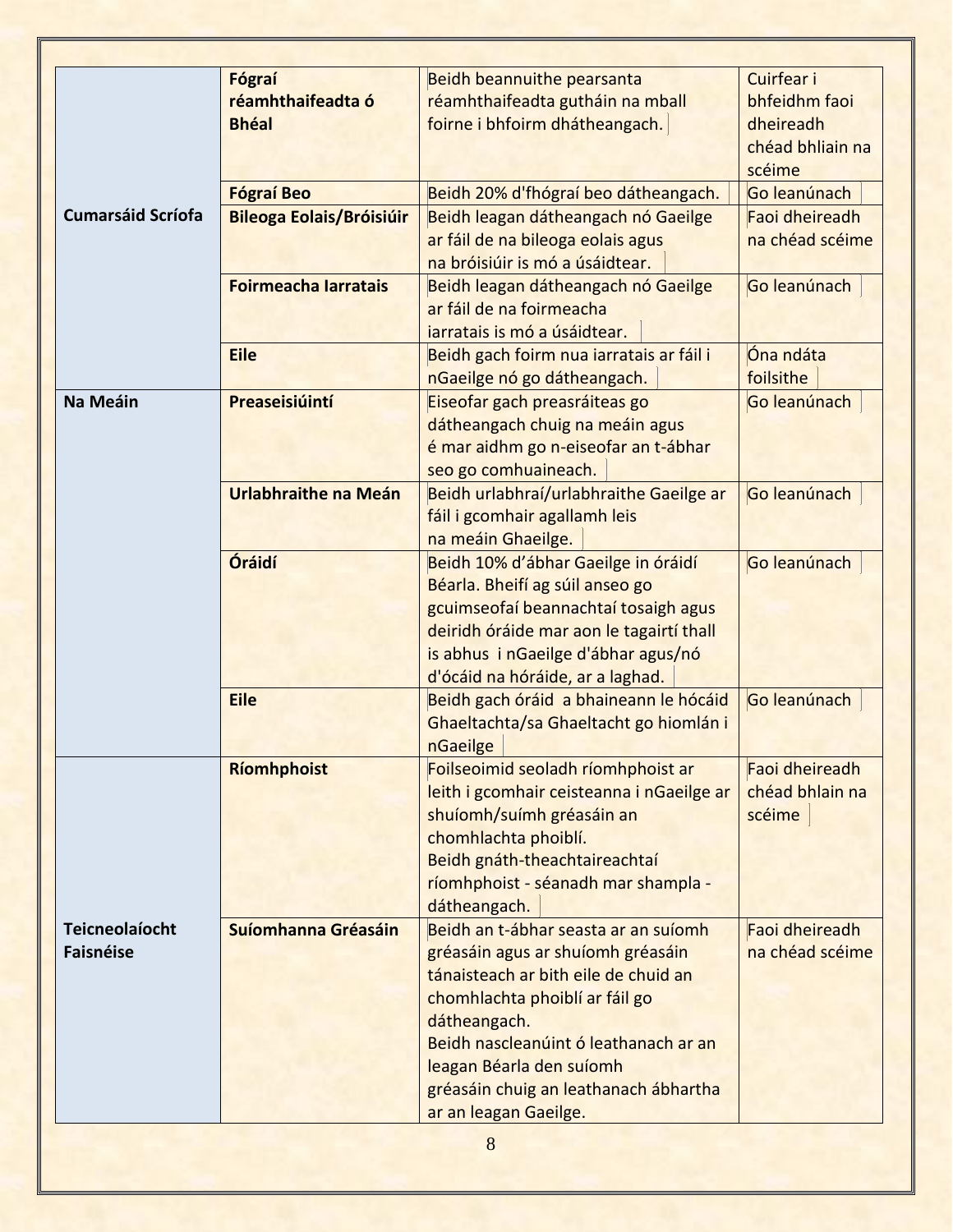<span id="page-8-0"></span>

|                      |                              | Forbrófar leathanach Gaeilge ar an        |                 |
|----------------------|------------------------------|-------------------------------------------|-----------------|
|                      |                              | inlíon agus cuimseoidh sé treoir          |                 |
|                      |                              | bhunúsach maidir le soláthar seirbhísí    |                 |
|                      |                              | Gaeilge agus infhaighteacht               |                 |
|                      |                              | acmhainní teanga Gaeilge.                 |                 |
|                      | <b>Córais Ríomhaireachta</b> | Beidh córas ríomhaireachta nua ar bith    | On tús, de réir |
|                      |                              | a shuiteálfar ábalta déileáil leis an     | mar a           |
|                      |                              | nGaeilge.                                 | shuiteálfar.    |
|                      | Seirbhísí                    | Cuirfear gach seirbhís ar líne agus       | On tús, de réir |
|                      | Idirghníomhacha              | idirghníomhach ar fáil ar bhonn           | mar a           |
|                      |                              | dátheangach.                              | shuiteálfar     |
|                      |                              | Cuirfear gach seirbhís nua ar líne agus   |                 |
|                      |                              | idirghníomhach ar fáil ar bhonn           |                 |
|                      |                              | dátheangach.                              |                 |
|                      | <b>Eile</b>                  | Beidh ráiteas fáiltithe an                | Ó thús na       |
|                      |                              | Phríomhfheidhmeannaigh ar an suíomh       | scéime seo.     |
|                      |                              | idirlín Boird ar fáil go dátheangach agus |                 |
|                      |                              | dearbhófar tiomantas an Bhoird do         |                 |
|                      |                              | chur i bhfeidhm ghealltanais scéim        |                 |
|                      |                              | teanga an Bhoird san fháiltiú sin.        |                 |
|                      |                              | Dá gcinnfeadh an Bord líne lipéid         |                 |
|                      |                              | eagraíochta amach anseo, gealltar go      |                 |
|                      |                              | mbeidh an fhoclaíocht dátheangach.        |                 |
|                      |                              | Cuirfidh an Bord tús le feachtas          |                 |
|                      |                              | comharthaíochta inmheánaí                 |                 |
|                      |                              | dátheangaí in oifigí, scoileanna agus     |                 |
|                      |                              | ionaid aitheanta oideachais eile dá       |                 |
|                      |                              | chuid le linn chéad bhliana na scéime     |                 |
|                      |                              | seo                                       |                 |
|                      | <b>Cruinnithe</b>            | Nuair a theastaíonn, tionólfar            | Go leanúnach    |
|                      |                              | cruinnithe sa Ghaeltacht i nGaeilge       |                 |
|                      |                              | amháin, le haistriúchán comhuaineach i    |                 |
|                      |                              | mBéarla, mar is cuí.                      |                 |
| <b>An Ghaeltacht</b> |                              | Cuirfear fáilte roimh ionchur i nGaeilge  |                 |
|                      |                              |                                           |                 |
|                      |                              | agus i mBéarla ag cruinnithe              |                 |
|                      |                              | poiblí a eagraíonn an comhlacht poiblí    |                 |
|                      |                              | nó a eagraítear thar a cheann.            |                 |
|                      |                              | Beidh cruinnithe a eagraíonn comhlacht    |                 |
|                      |                              | poiblí, a bhaineann le gnóthaí            |                 |
|                      |                              | Gaeilge, i nGaeilge nó dátheangach,       |                 |
|                      |                              | mar is cuí.                               |                 |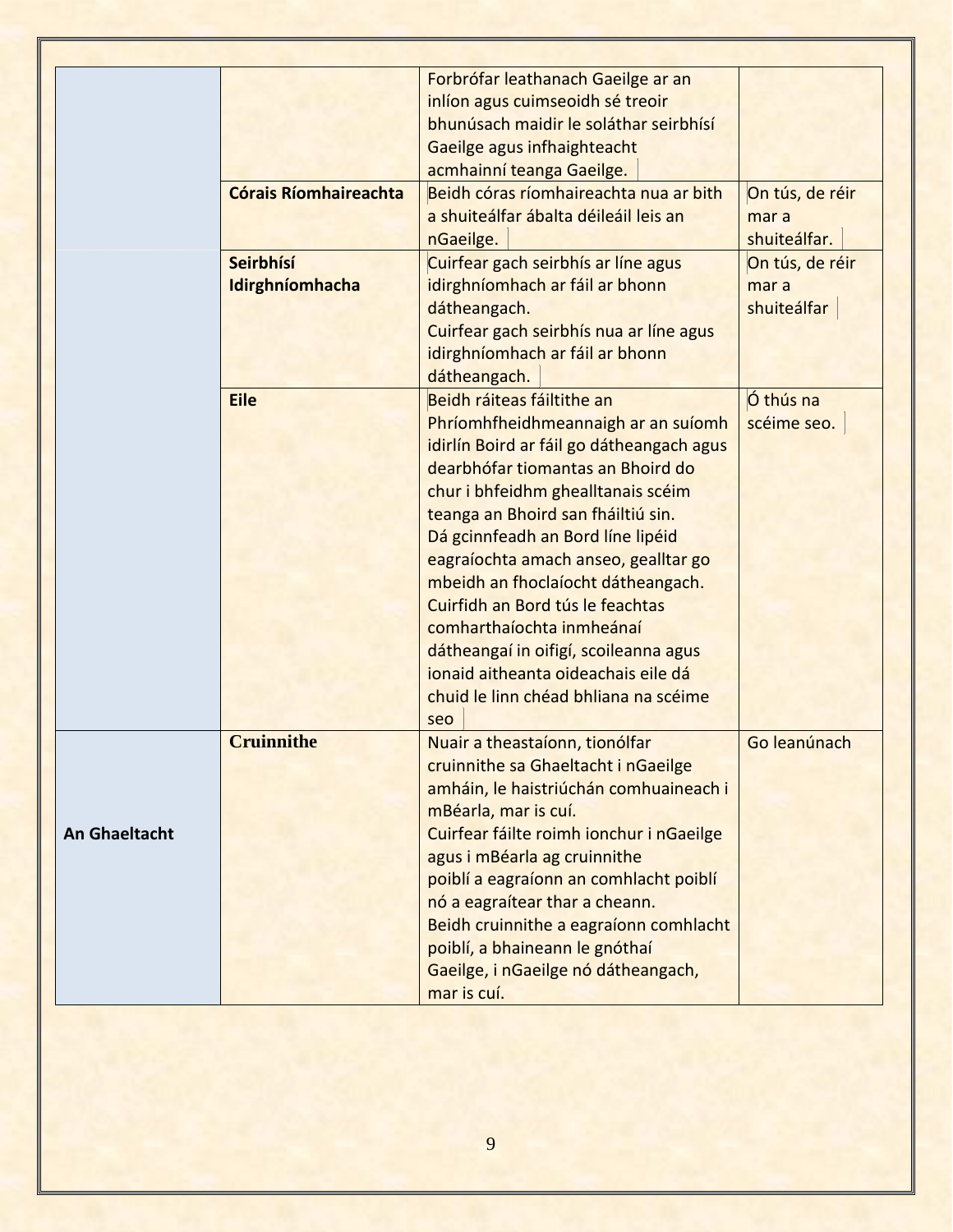# **Caibidil 5: Ag Feabhsú Soláthar Seirbhísí i nGaeilge sa Ghaeltacht**

Ag feabhsú soláthar seirbhísí i gceantair Ghaeltachta agus ag cinntiú go ndéanfar teanga oibre den Ghaeilge in oifigí suite sa Ghaeltacht faoi dháta áirithe.

| Cur síos ar na seirbhísí sa<br>Ghaeltacht                                                                                                                                                                                                                                | <b>Gealltanas</b>                                                                                                                                                                                                                                                                                                 | <b>Amlíne</b><br>Laistigh de<br>Bl.1/Bl.2/Bl.3        |
|--------------------------------------------------------------------------------------------------------------------------------------------------------------------------------------------------------------------------------------------------------------------------|-------------------------------------------------------------------------------------------------------------------------------------------------------------------------------------------------------------------------------------------------------------------------------------------------------------------|-------------------------------------------------------|
| Seachas<br>seirbhís<br>Ionaid<br>an<br><b>Oideachais</b><br>Sheachtraigh<br>gCeapach na gCapall, An Fhairche,<br>tá gach seirbhís de chuid an Bhoird<br>seo á gcur ar fáil trí mheán na<br>Gaeilge amháin sna<br>limistéir<br>Ghaeltachta a thagann<br>faoina<br>chúram. | Beidh polasaí Gaeilge agus polasaí maidir le<br>hoideachas Gaeltachta ag an mBord.<br>Deimhneoidh an Bord tiomantas don pholasaí seo<br>oifigiúil<br>ag cruinniú<br>an<br><b>Bhoird</b><br>agus<br>athdheimhneofar an athuair é i ráiteas fáiltithe an<br>Phríomhfheidhmeanniagh ar shuíomh idirlín an<br>Bhoird. | Faoi dheireadh<br>bhliain 1 na chéad<br>scéime        |
|                                                                                                                                                                                                                                                                          | Aithníonn an Bord go bhfuil sainriachtanais<br>teanga ag pobal Gaeltachta.<br>Déanfaidh an Bord gach iarracht gach seirbhís a<br>bhaineann leis an nGaeltacht a sholáthar trí<br>mheán na Gaeilge, ag tosú le linn thréimhse saoil<br>na chéad scéime.                                                            | Go leanúnach                                          |
|                                                                                                                                                                                                                                                                          | Ní dhéanfaidh polasaithe/tionscnaimh/cláir nua<br>de chuid an Bhoird aon díobháil do shainchultúr<br>agus teanga na Gaeltachta agus déanfaidh an<br>Bord gach is féidir iad a chothú agus a neartú.                                                                                                               | Go leanúnach                                          |
|                                                                                                                                                                                                                                                                          | Maidir le logainmneacha Gaeltachta, is é an<br>leagan oifigiúil a úsáidfidh an Bord i gcónaí, de<br>réir Ionstraim Reachtúil Uimhir 872 de 2004 - An<br>tOrdú Logainmneacha (Ceantair Ghaeltachta),<br>2004.                                                                                                      | Go leanúnach                                          |
|                                                                                                                                                                                                                                                                          | Cinnteoidh an Bord, ag tosú le linn thréimhse<br>saoil na chéad scéime, gurb í an Ghaeilge a<br>bheidh<br>theanga<br>oibre<br>mar<br>in<br>aon<br>scoil/ionad/oifigí Gaeltachta<br>bhfuil ag<br>nach<br>feidhmiú amhlaidh faoi láthair.                                                                           | Ag tosú le linn<br>thréimhse saoil<br>na chéad scéime |
|                                                                                                                                                                                                                                                                          | Ag tosú le linn thréimhse saoil na chéad scéime,<br>féachfaidh an Bord le rúnaithe/fáilteoirí/oibrithe<br>eile a cheapadh in oifigí Gaeltachta (scoileanna                                                                                                                                                        | Go leanúnach                                          |

# **Gealltanais sa Ghaeltacht**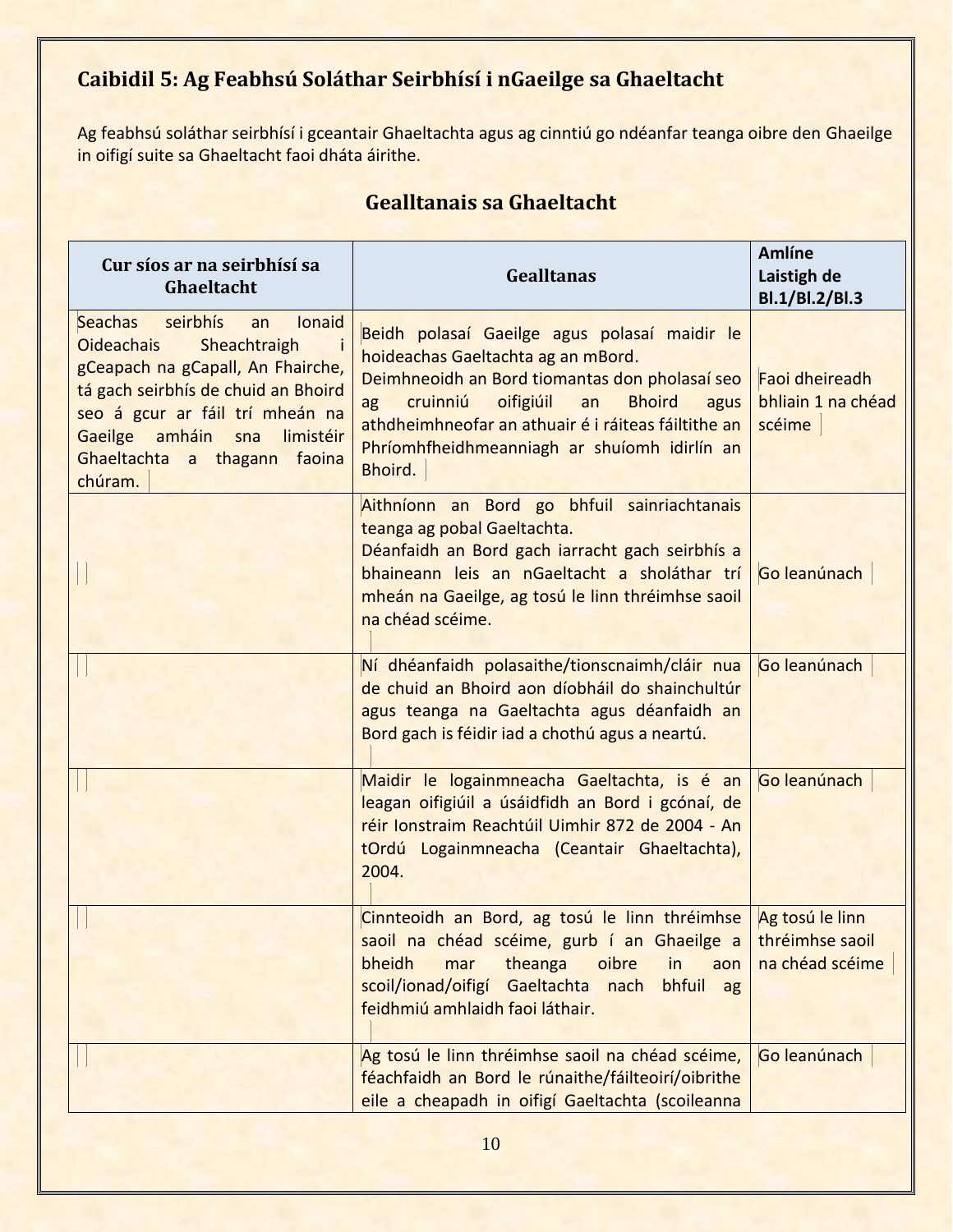|                                                                   | agus ionaid oideachais aitheanta) a bheidh in ann<br>déileáil go héifeachtach le húsáideoirí Gaeilge sa<br>phobal.                                                                                                                                                                                                                  |                                                          |
|-------------------------------------------------------------------|-------------------------------------------------------------------------------------------------------------------------------------------------------------------------------------------------------------------------------------------------------------------------------------------------------------------------------------|----------------------------------------------------------|
|                                                                   | Foilseofar doiciméadacht a bhaineann le ceantar<br>Gaeltachta i nGaeilge amháin nó go dátheangach.                                                                                                                                                                                                                                  | Go leanúnach                                             |
|                                                                   | Féachfaidh an Bord le cruinnithe a eagraíonn an<br>Bord don phobal Gaeltachta a chur i láthair trí<br>mheán na Gaeilge.                                                                                                                                                                                                             | Go leanúnach                                             |
|                                                                   | Ag tosú le linn thréimhse saoil na chéad scéime,<br>féachfaidh an Bord le foireann<br>riaracháin<br>spesialaithe a shannadh do chúram an oideachais<br>Ghaeltachta/an Ghaeloideachais. Tairgfear an<br>uas-sciliú cuí don fhoireann sin le go mbeidh sí<br>inniúil ar sheirbhís éifeachtach a chur ar fáil trí<br>mheán na Gaeilge. | Ag tosú le linn<br>thréimhse<br>saoil<br>na chéad scéime |
|                                                                   | Maidir le scoileanna agus ionaid aitheanta<br>oideachais an Bhoird sa Ghaeltacht, cinnteoidh an<br>Bord, oiread agus is féidir, go gceapfar foireann<br>teagaisc a bheidh inniúil ar raon iomlán soláthar<br>ábhar curaclaim a theagasc go héifeachtach trí<br>mheán na Gaeilge.                                                    | Go leanúnach                                             |
| An Ghaeilge mar theanga oibre sna hoifigí lonnaithe sa Ghaeltacht |                                                                                                                                                                                                                                                                                                                                     |                                                          |
|                                                                   | <b>Gealltanas</b>                                                                                                                                                                                                                                                                                                                   | <b>Amlíne</b><br>Laistigh de<br>Bl.1/Bl.2/Bl.3           |

Faoi láthair, tá gach oifig Ghaeltachta de chuid an Bhoird, seachas Ionad Oideachais Sheachtaigh Cheapach na gCapall, ag feidhmiú trí mheán na Gaeilge. Is go dátheangach a fheidhmíonn Ionad Cheapach na gCapall, An Fhairche.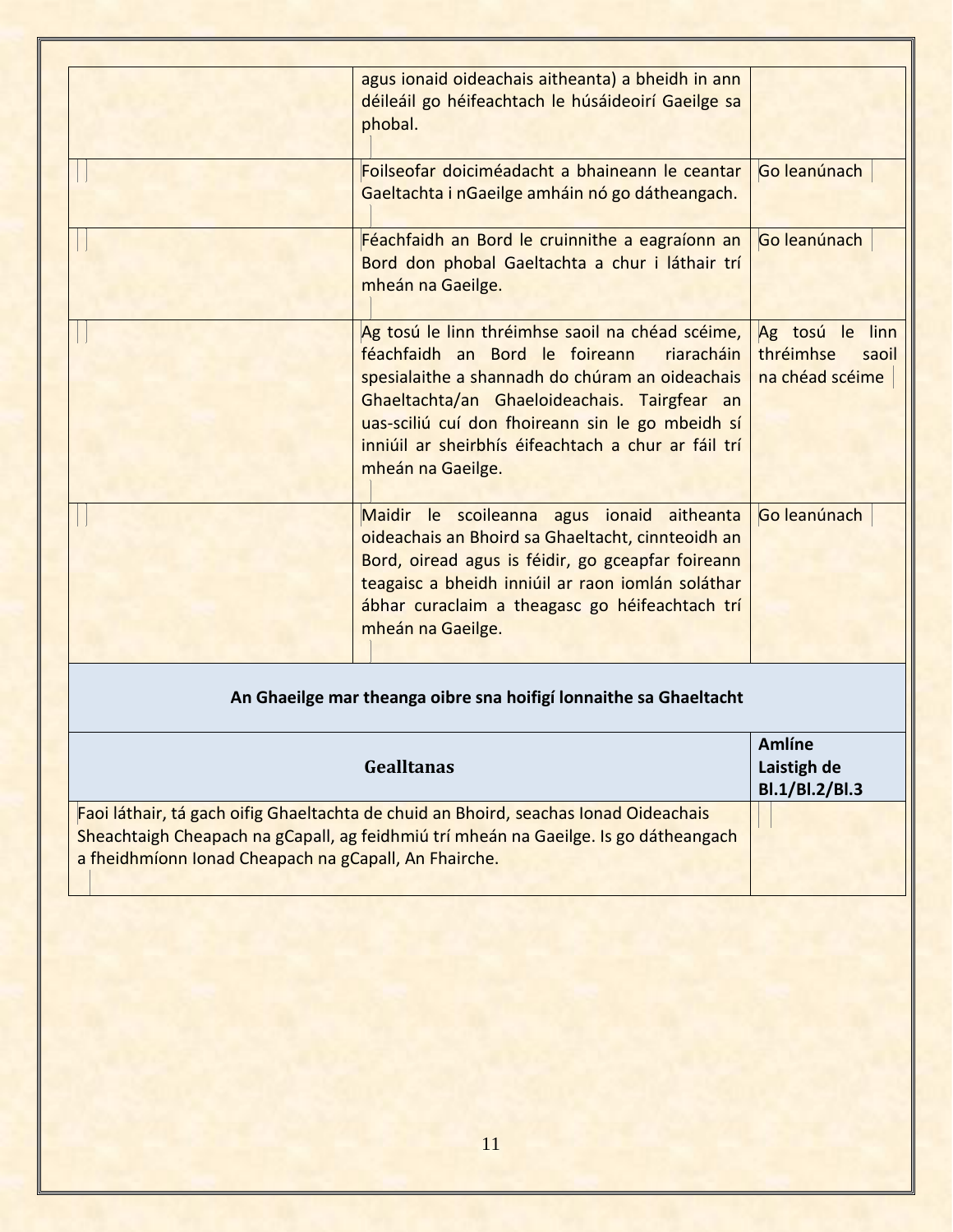# <span id="page-11-0"></span>**Caibidil 6: Ag Feabhsú Inniúlacht sa Ghaeilge**

## <span id="page-11-1"></span>**6.1 Earcaíocht**

Is é earcú foirne le scileanna cumasacha Gaeilge i ngach réimse d'obair Bhord Oideachais agus Oiliúna na Gaillimhe agus Ros Comáiní an príomhbhealach a bheidh ann chun barr feabhais a chur ar infhaighteacht seirbhísí i nGaeilge. Beidh aird ag ár bpolasaí earcaíochta, atá faoi réir an chreata de nósanna imeachta comhaontaithe náisiúnta d'earcaíocht, ar an ngá chun inniúlacht Gaeilge a fheabhsú ar bhonn céimnithe.

Cuirfear pacáiste ionduchtúcháin ina mbeidh cóip dár scéim chomhaontaithe, ar fáil do gach ball foirne chun a chinntiú go mbeidh siad ar an eolas faoinár ngealltanais faoin reachtaíocht.

### <span id="page-11-2"></span>**6.2 Oiliúint agus Forbairt**

Tá Bord Oideachais agus Oiliúna na Gaillimhe agus Ros Comáin tiomanta deiseanna a chur ar fáil don fhoireann chun freastal ar chúrsaí oiliúna Gaeilge atá creidiúnaithe go cuí, de réir ár n-acmhainní. Cuirfear an fhoireann iomlán ar an eolas faoi áiseanna/dheiseanna chun a n-inniúlacht sa Ghaeilge a fheabhsú.

| <b>Earcaíocht</b><br>scéim chomhaontaithe.<br><b>Oiliúint</b><br>ar fáil don fhoireann chun:<br>Feabhsú ar chumas<br><b>Gaeilge</b> |                                                                                                                                                                                                                                                                                                                                                                                                                                                                                                                                                        | Laistigh de<br>Bl.1/Bl.2/Bl.3                   |
|-------------------------------------------------------------------------------------------------------------------------------------|--------------------------------------------------------------------------------------------------------------------------------------------------------------------------------------------------------------------------------------------------------------------------------------------------------------------------------------------------------------------------------------------------------------------------------------------------------------------------------------------------------------------------------------------------------|-------------------------------------------------|
|                                                                                                                                     | Cuirfear pacáiste ionduchtúcháin ar fáil<br>do bhaill nua foirne ina mbeidh cóip dár                                                                                                                                                                                                                                                                                                                                                                                                                                                                   | Faoi<br>dheireadh<br>chéad bhliain<br>na scéime |
| agus a fhorbairt,<br>chomhlíonadh, agus<br>fhoireann.                                                                               | Cuirfear deiseanna ar fáil chun cumas<br>Gaeilge na foirne a fheabhsú. I<br>gcomhairle leis an Roinn Ealaíon,<br>Oidhreachta agus Gaeltachta, déanfar<br>socruithe cuí chun oiliúint sa Ghaeilge<br>agus teastas tástála inniúlachta a chur<br>· tacú leis an bhfoireann chun a<br>líofacht sa Ghaeilge a choimeád<br>• feabhas a chur ar chumas na foirne<br>a n-oibleagáidí agus a riachtanais<br>Ghaeilge i gcur i gcrích a ndualgas a<br>• córas tástála inniúlachta<br>creidiúnaithe a chur ar fáil don<br>Cuirfear an fhoireann ar an eolas faoi | Go leanúnach                                    |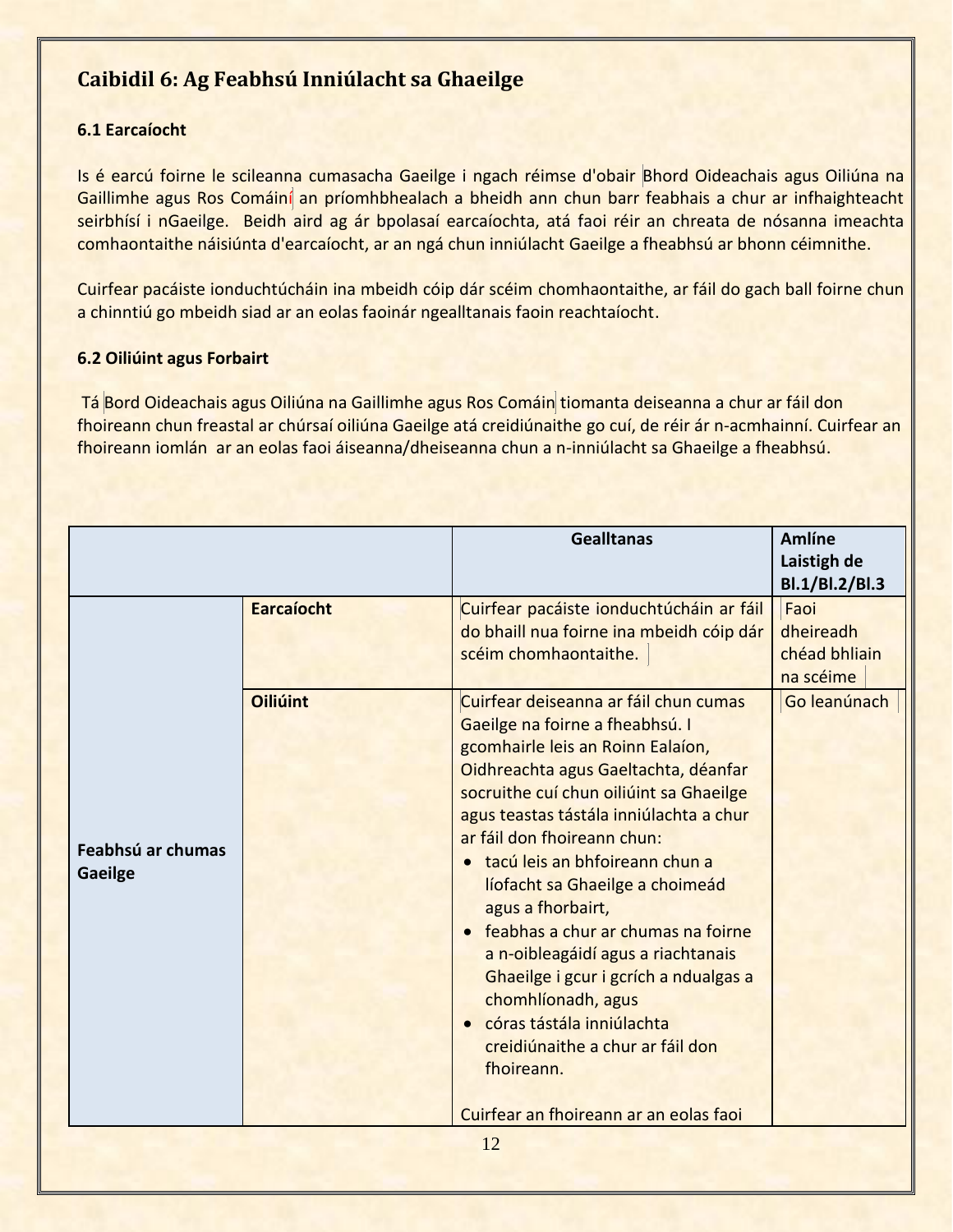|                                                                                                         | acmhainní teanga ar nós:<br>www.focal.ie, www.focloir.ie,<br>www.breis.focloir.ie, www.abair.ie,<br>chomh maith le WinGléacht, an leagan<br>leictreonach d'fhoclóir Gaeilge-Béarla<br>Uí Dhónaill.                                                                                                                                           |              |
|---------------------------------------------------------------------------------------------------------|----------------------------------------------------------------------------------------------------------------------------------------------------------------------------------------------------------------------------------------------------------------------------------------------------------------------------------------------|--------------|
| Rannpháirtíocht i<br>ngníomhaíochtaí chun<br>an teanga a chur chun<br>cinn/ Acmhainní a chur<br>ar fáil | Cinnteoidh ár leabharlann inmheánach<br>go mbeidh leabhair agus ábhair eile i<br>nGaeilge ar fáil mar acmhainn don<br>fhoireann chun a gcumas Gaeilge a<br>fheabhsú.                                                                                                                                                                         | Go leanúnach |
|                                                                                                         | Spreagfar an fhoireann chun páirt a<br>ghlacadh i ngníomhaíochtaí cultúrtha<br>teanga.                                                                                                                                                                                                                                                       |              |
|                                                                                                         | Beidh an fhoireann ar an eolas faoi<br>choincheap an chomhaontaithe<br>réamhghníomhaigh - ag tairiscint<br>seirbhísí go réamhghníomhach don<br>phobal.                                                                                                                                                                                       |              |
|                                                                                                         | Tairgfear agus dreasófar forbairt<br>ghairmiúil leanúnach chuí d'fhoireann<br>riaracháin an Bhoird chun an leibhéal<br>inniúlachta sa Ghaeilge a neartú.                                                                                                                                                                                     |              |
|                                                                                                         | Éascófar rochtain ar eolas maidir le<br>hacmhainní teanga.                                                                                                                                                                                                                                                                                   |              |
| <b>Eile</b>                                                                                             | Leanfar leis an tacaíocht a cuireadh ar<br>fáil roimhe seo (ag coistí<br>gairmoideachais faoi leith) chun<br>inniúlacht Ghaeilge na foirne a<br>thabhairt céim ar aghaidh, trí mhaoiniú<br>a dhéanamh ar chúrsaí aitheanta ag<br>leibhéil teastais, dioplóma agus/nó<br>céime a chuideodh le forbairt,<br>caighdeán, raon agus minicíocht na | Go leanúnach |
|                                                                                                         | seirbhísí Gaeilge a thairgimid don<br>phobal, eadhon, cúrsaí aistriúcháin,<br>cúrsaí i labhairt agus scríobh na<br>Gaeilge, agus cinn eile nach iad a<br>bhféadfadh tionchar dearfach a bheith<br>acu ar inniúlacht ghinearálta na foirne                                                                                                    |              |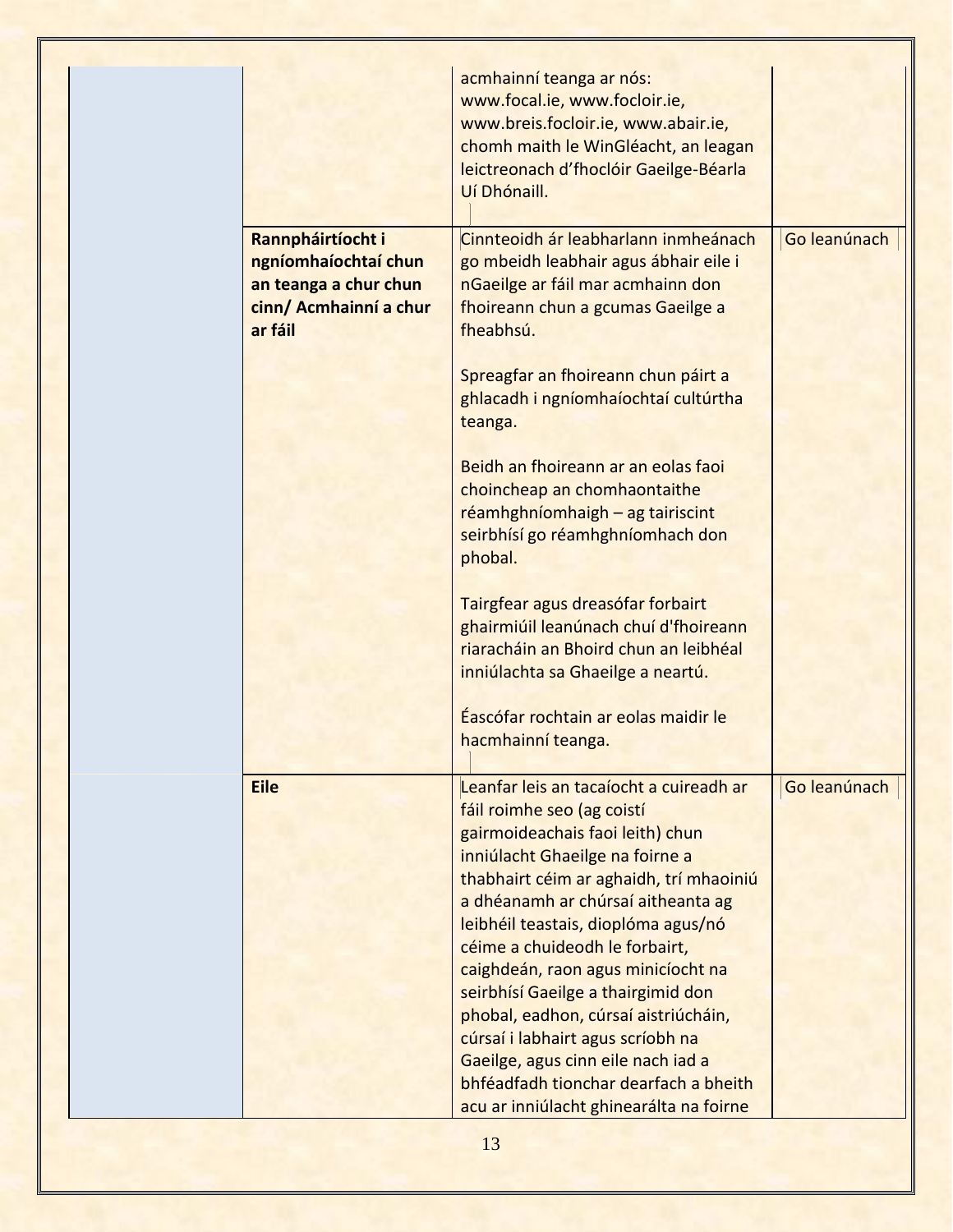fáil.

riaracháin agus bainistíochta seirbhís d'ardchaighdeán i nGaeilge a chur ar

Cuirfear póstaeir chearta teanga (ar fáil ó Oifig an Choimisinéara Teanga) ar crochadh in áit shuntasach i ngach oifig riaracháin/gach/agus gach ionad aitheanta oideachais Bhord Oideachais agus Oiliúna na Gaillimhe agus Ros Comáin.

Tionscnófar suirbhé foirne lena leibhéal inniúlachta sa Ghaeilge a thomhais, ina dtabharfar deis dóibh iad féin a rangú ó Líofa>Anmhaith>Maith>Réasúnta>Lag

Iarrfar ceist ar fhoirmeacha iarratais fostaíochta maidir le hinniúlacht iarratasóra sa Ghaeilge agus cuirfear ceist amháin ar a laghad as Gaeilge ag am agallamh roghnúcháin.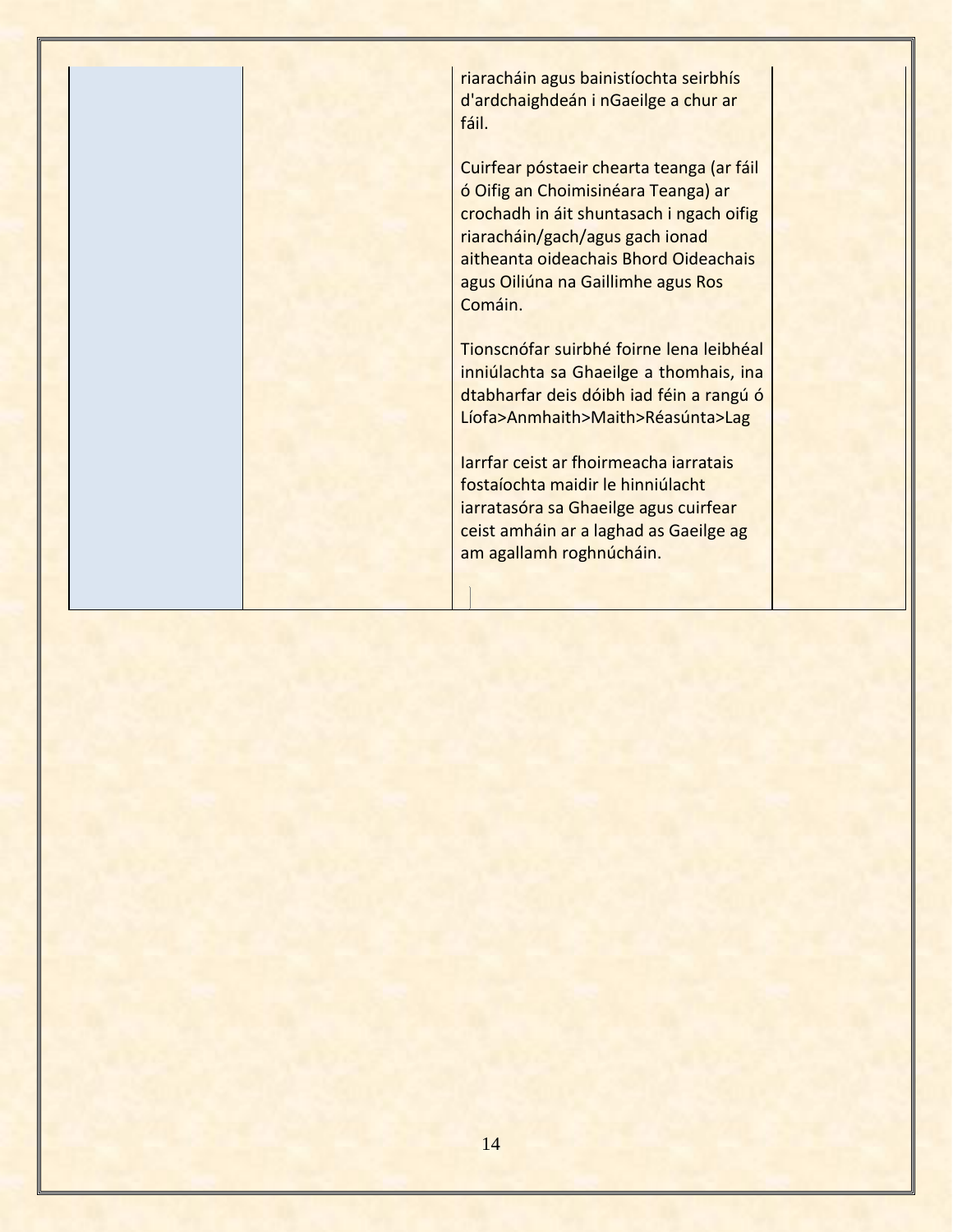#### <span id="page-14-0"></span>**6.3 Poist Shainithe Ghaeilge**

Tá na poist liostáilte thíos sainithe mar phoist a mbaineann riachtanas inniúlachta Gaeilge leo. Tá sé i gceist go mbeidh caighdeáin shonraithe chreidiúnaithe sa Ghaeilge bainte amach ag sealbhóirí na bpost seo i gcomhréir le cúraim an phoist. Nuair a bhí na poist seo á sainiú, tugadh aird ar leith ar phoist atá lonnaithe i gceantair Ghaeltachta agus ar phoist atá lonnaithe i gceantair lasmuigh den Ghaeltacht ach ar pobail Ghaeltachta agus/nó Ghaeilge mórán dá mbonn custaiméirí.

| <b>Teideal an Phoist</b> | Láthair        | An pobal Gaeltachta/Gaeilge ar a<br>bhfuiltear ag freastal | Comharthú den chaighdeán<br>Gaeilge a theastaíonn<br>(roghnaigh ceann:<br>tosaitheoirí, meánleibhéal<br>nó ardleibhéal) |
|--------------------------|----------------|------------------------------------------------------------|-------------------------------------------------------------------------------------------------------------------------|
| Príomhoidí, Leas-        | Scoileanna,    | Pobal Ghaeltacht na Gaillimhe agus                         | Ardleibhéal inmhianaithe                                                                                                |
| Phríomhoidí,             | ionaid         | pobal gach gaelcholáiste faoi                              |                                                                                                                         |
| stiúrthóirí,             | aitheanta      | chúram an Bhoird.                                          |                                                                                                                         |
| bainisteoirí             | oideachais     |                                                            |                                                                                                                         |
| comhordaitheoirí,        | agus seirbhísí |                                                            |                                                                                                                         |
| agus gach post           | eile an        |                                                            |                                                                                                                         |
| múinteoirearachta        | <b>Bhoird</b>  |                                                            |                                                                                                                         |
| Rúnaithe,                | Scoileanna,    | Pobal Ghaeltacht na Gaillimhe agus                         | Ardleibhéal inmhianaithe                                                                                                |
| freastalaithe agus       | ionaid         | pobal gach gaelcholáiste faoi                              |                                                                                                                         |
| poist eile               | aitheanta      | chúram an Bhoird.                                          |                                                                                                                         |
| riaracháin               | oideachais     |                                                            |                                                                                                                         |
|                          | agus seirbhísí |                                                            |                                                                                                                         |
|                          | eile an        |                                                            |                                                                                                                         |
|                          | <b>Bhoird</b>  |                                                            |                                                                                                                         |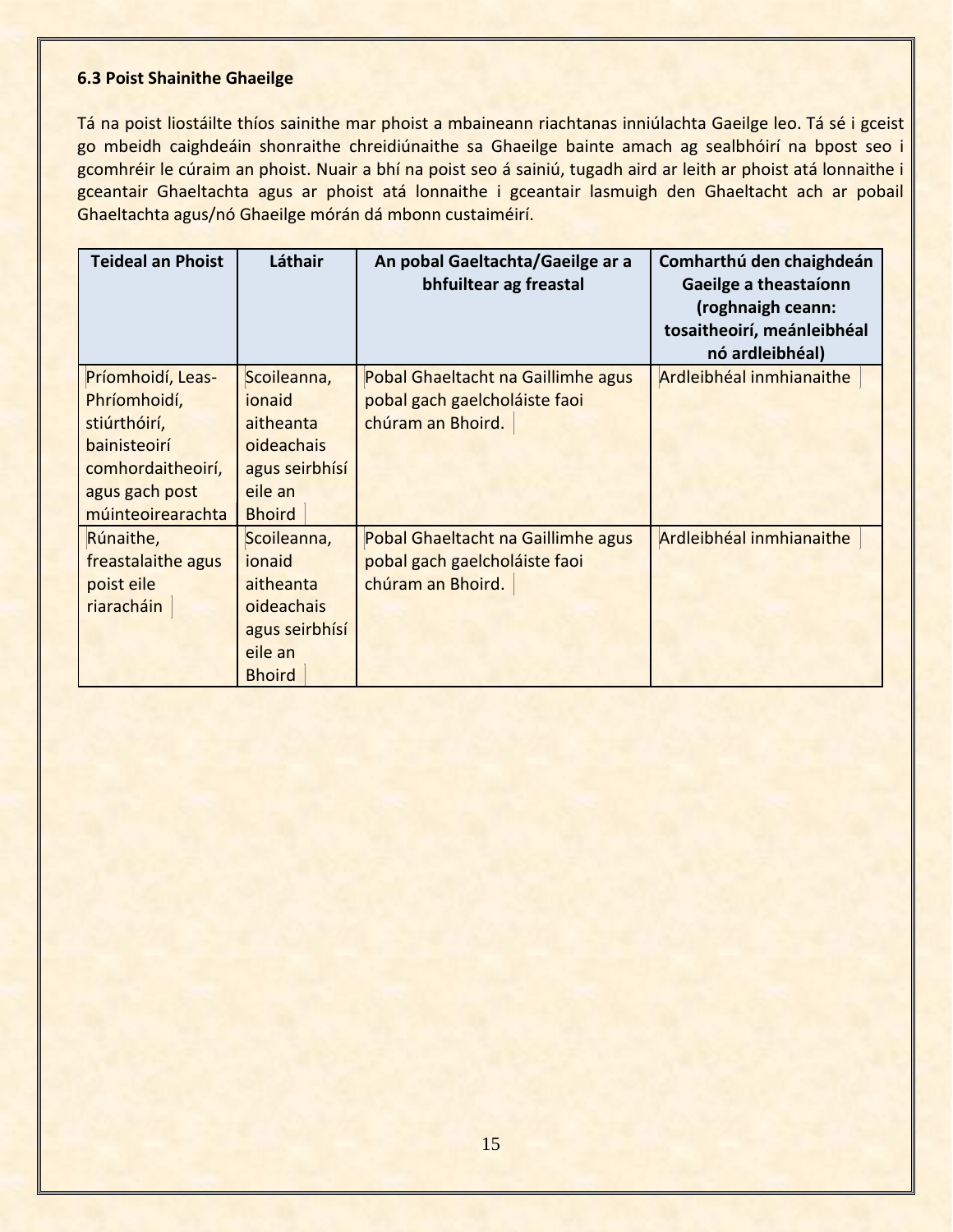# <span id="page-15-0"></span>**Caibidil 7: Monatóireacht agus Athbhreithniú**

Déanfaidh an Príomhfheidhmeannach agus an Fhoireann Shinsearach Bainistíochta monatóireacht agus athbhreithniú ar an scéim ar bhonn rialta. Is é Tomás Breathnach, Timire Gaeilge an Bhoird, Roinn Seirbhísí Corparáideacha an teagmhálaí don scéim.

<span id="page-15-1"></span>Beidh córas foirmiúil ar fáil chun monatóireacht a dhéanamh ar iarratais ar sheirbhísí i nGaeilge agus beidh cuntas air sin inár dTuarascáil Bhliantúil.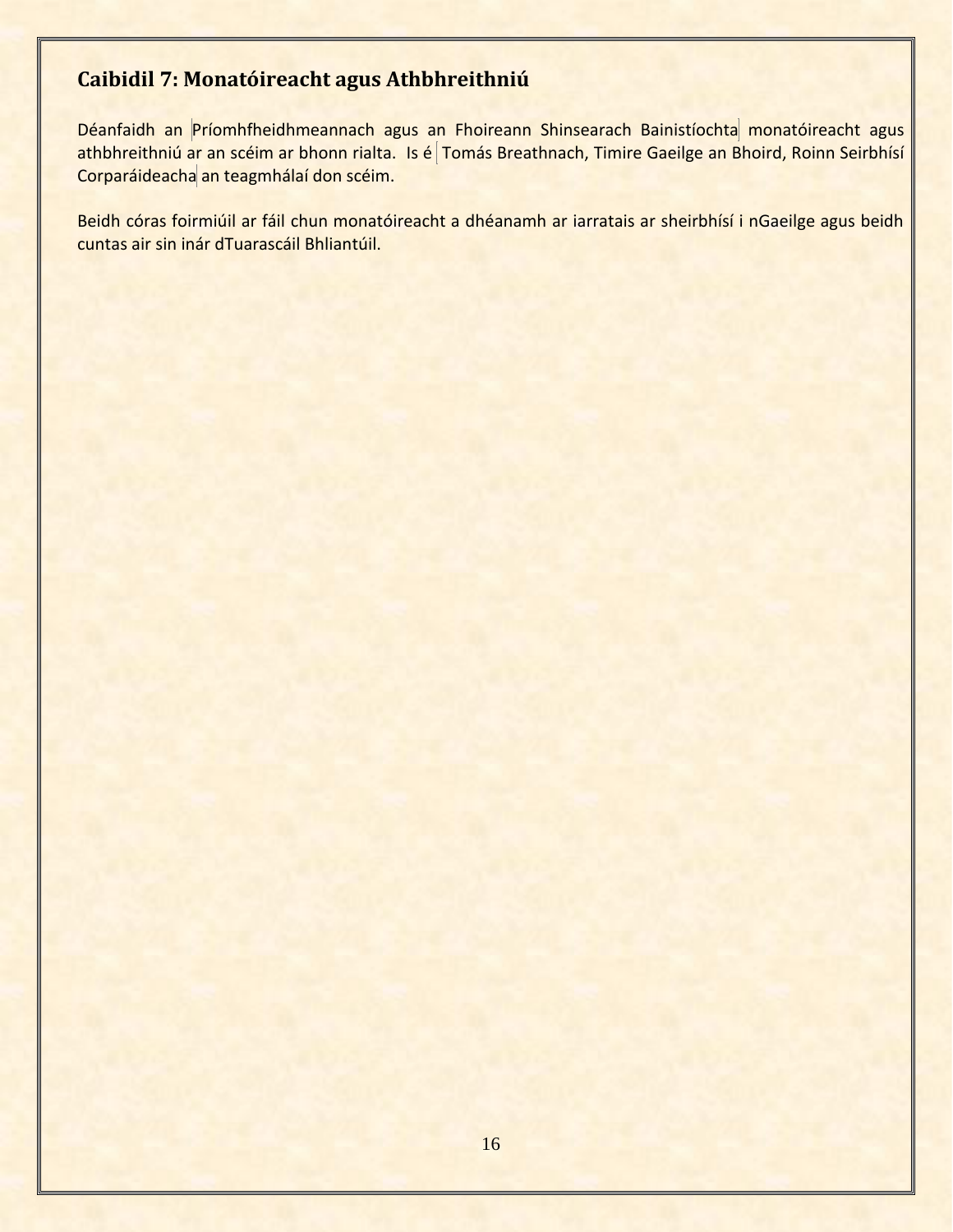## **Caibidil 8: Poibliú na Scéime Comhaontaithe**

Déanfar poibliú inmheánach agus seachtrach ar an scéim seo trí phreasráiteas i dtosach báire. Cuirfimid leagan dátheangach den scéim ar fáil ar ár suíomh gréasáin agus cuirfear ar fáil í do gach ball foirne agus do na gníomhaireachtaí cuí. Féadfar modhanna eile chun an scéim a phoibliú a úsáid freisin.

Ina theannta sin, tapóimid gach deis inár n-idirghníomhú laethúil le custaiméirí chun na seirbhísí a chuirimid ar fáil i nGaeilge a chur chun cinn agus a phoibliú ar na bealaí seo a leanas:

- custaiméirí a chur ar an eolas go díreach, ar bhealach réamhghníomhach, maidir leis an rogha atá acu gnó a dhéanamh linn i nGaeilge, mar shampla, trí fhógraí a chur ar taispeáint ag an bhfáiltiú a luann na seirbhísí Gaeilge atá ar fáil;
- na seirbhísí sin a liostú in áit ina mbeidh siad le feiceáil go soiléir ar ár suíomh gréasáin;
- cuirfimid in iúl ar threoirlínte, bileoga eolais agus foirmeacha iarratais ar leith go bhfuil na cáipéisí seo ar fáil i nGaeilge freisin, mura bhfuil siad ar fáil go dátheangach;
- tabharfaimid suntasacht chomhionann d'ábhair Ghaeilge agus Bhéarla.

Cuirfear cóip den scéim chomhaontaithe ar aghaidh chuig Oifig an Choimisinéara Teanga.

<span id="page-16-0"></span>Is é an leagan Gaeilge an leagan oifigiúil den scéim seo.